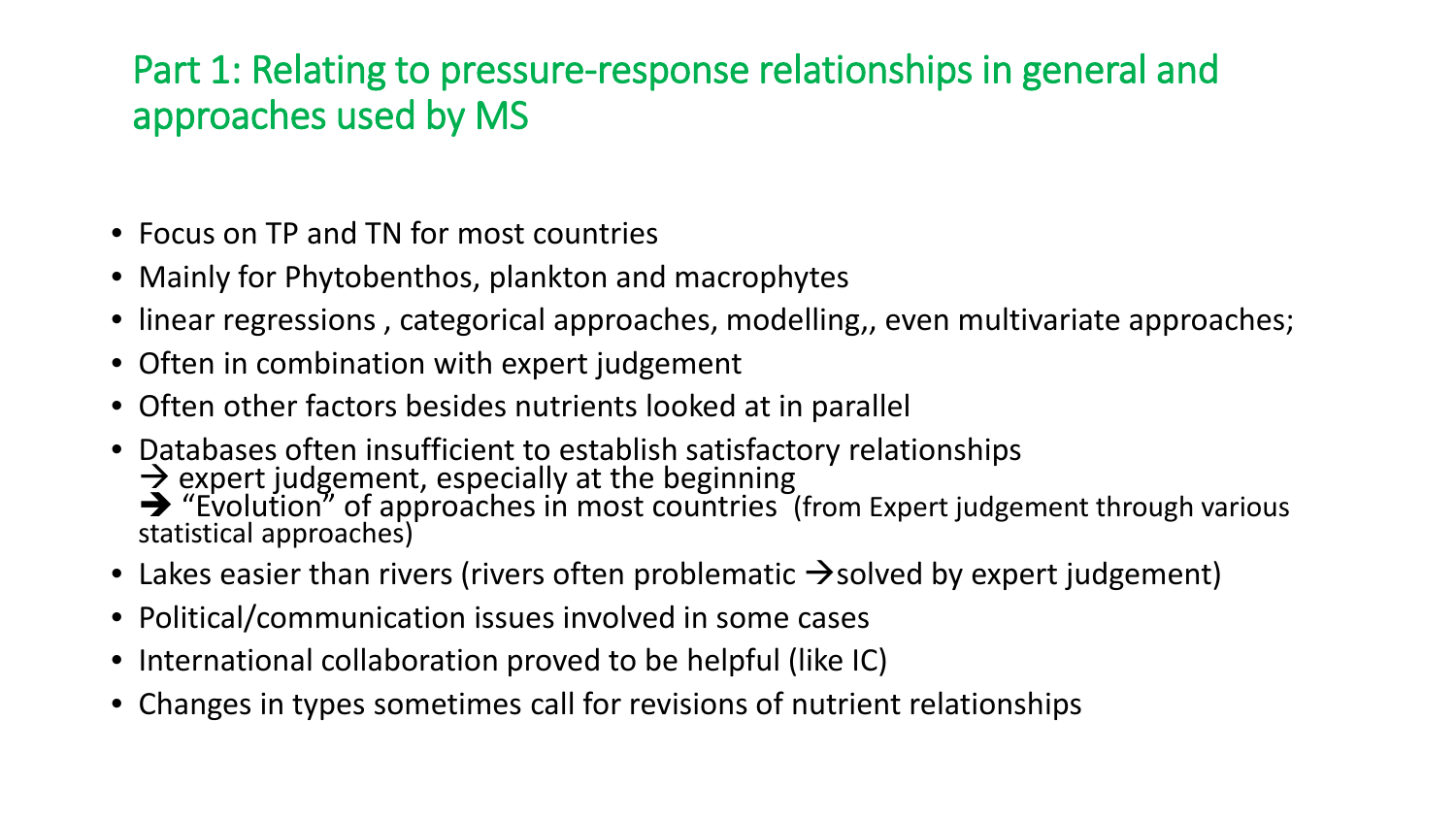## Part 2: Relating specifically to the findings of the report on pressureresponse relationships

- What is the opinion of the participants on the approaches proposed in the report?
	- Focus on regression
	- No inclusion of references
	- More details on categorical approach needed
	- "Biased" by lakes; more difficult for rivers (more scatter)
	- Further approaches for non linearity or low R relationships needed
	- Main question: What to do with the boundary values not covered yet
		- Instead of Top down (starting with boundaries to what to do), Bottom up needed (what are the values needed for)
		- Differentiation between assessments and actions needed
	- Statistics are descriptive more emphasis on the underlying causes and mechanisms needed
	- Circularity is possible but mostly not influential (BQR boundaries set by biological approaches)
	- More work needed for rivers
- Can these approaches be used to set nutrient boundaries to "good" biological boundaries?
	- Generally yes but other approaches needed for weak relationships  $\rightarrow$  especially when more detailed typology is applied with fewer points
	- Data might be of limiting quality representativeness needed not achieved yet by all countries
	- More emphasis on special situations/types instead of statistics to get more precise results (results inherently imprecise anyway)

Biology is always a reflection of nutrients **+ other factors** -> nutrient boundaries not directly comparable